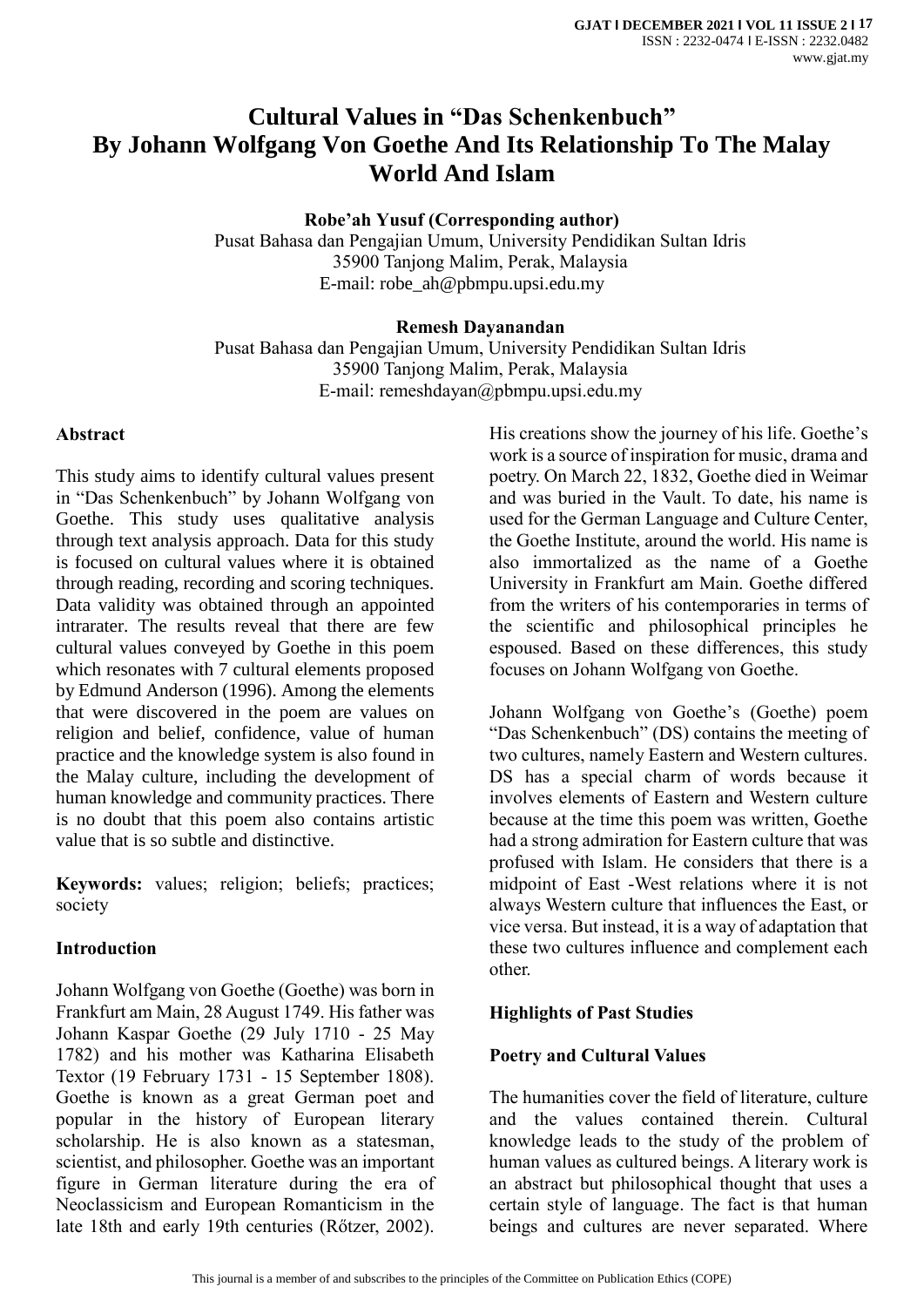there are human beings, a culture will inevitably be formed. The impact of literature and culture produces the values of love, happiness, freedom and others that are cultivated by philosophy. In addition, it catalyzes a sense of beauty, pleasure, information, cultural heritage, insight setting and at the same time strengthens the values of humanity, thoughts and feelings (Edmund Anderson, 1996).

#### **Das Schenkenbuch and Cultural Values**

The cultural values contained in this poem are interesting if studied with a more specific cultural theory approach. The elements of cultural value in this work will be even clearer if studied with the theory of cultural values of Edmund Anderson (1996) who explains the value through the seven elements of Western and Eastern culture contained in the poem DS. This is because Goethe's work proves that the role that human beings have can determine the pattern of cultural structure. Kroeber and Kluckhohn (1963) explain that culture is composed of patterns of behavior, both explicit and implicit acquired and conveyed through symbols, that form different achievements for particular groups of people.

In the German language, poetry is Lyrik or Gedicht (Kröner Sachwörterbuch, 1969). The essence of poetry does not lie in its formal form. Poetry is a work of literary art. Meanwhile, literary artwork is a branch of art or aesthetics. Culler & Jonathan (1983) state that the aesthetic function is dominant i.e. its powerful art function. Aesthetic elements are such as diction (choice of words), rhythm, and language style (Riffaterre, 1984). Poetry will have poetic elements when it contains aesthetic elements (Culler & Jonathan, 1983). The poet chooses the right words to represent the essence of the story to be presented in a poem. Poetry is a form of literary work that expresses the thoughts and feelings of the poet imaginatively and is arranged with the integration of language within terms of physicality, essence and message (Mohd Affandi, 1992 ; Masuri S.N., 1998).

Basically, poetry always changes with the passage of time and usually a poem has allusions that express something with an implicit meaning. The inconsistency of this expression or implied content according to Riffaterre (1984), is caused by displacing of meaning, distorting of meaning and creating of meaning. Thus it can be explained that,

the fact of poetry is never detached from the function and elements of art, density, and indirect expression through the choice of words that carry a certain meaning according to the audience of its readers.

## **Elements in Poetry Formation**

According to Kristeva (1980), the word poetry comes from the Greek "poesis" which means creation. Freund (2000) refers to the fact that poetry is to replace the content of the poem from the physical or external form of the poem. The content of the poem involves feeling, sense, tone, and intention. Meanwhile, the physical form of poetry consists of diction, the concrete word, figurative language, and sounds that produce rhyme and rhythm (Freud, 2000).

#### **Theoretical Foundations**

A document analysis data (text) is presented to obtain qualitative data by collecting cultural lists from the text. Data was analyzed based on the study of Edmund Anderson (1996), which lists cultural elements into seven types, namely the study of religious or belief systems, social organization systems, livelihoods, knowledge & technology and practiced knowledge such as language and art.

## **Problem statement**

Most researchers are impressed with Goethe through his work which is so strange because of the ability to accept and understand the Eastern world while Goethe himself is from Germany, namely from the West. In Malaysia, Goethe may be known by comparative language and literature activists (Arndt Graf, 2009). This paper is an attempt to explain a little of Goethe's perception of the world, especially East Asia, the Malay world.

#### **Research Questions**

Goethe has a unique relationship with the Eastern world, proven through his poems adopting the relevant words of the East, Islam and Malay such as the Quran, the names of Allah and Islamic personalities like Yusuf and Zulaikha Hafiz. Therefore, this study focuses on the following research questions:

1) How does DS relate to the viewpoint of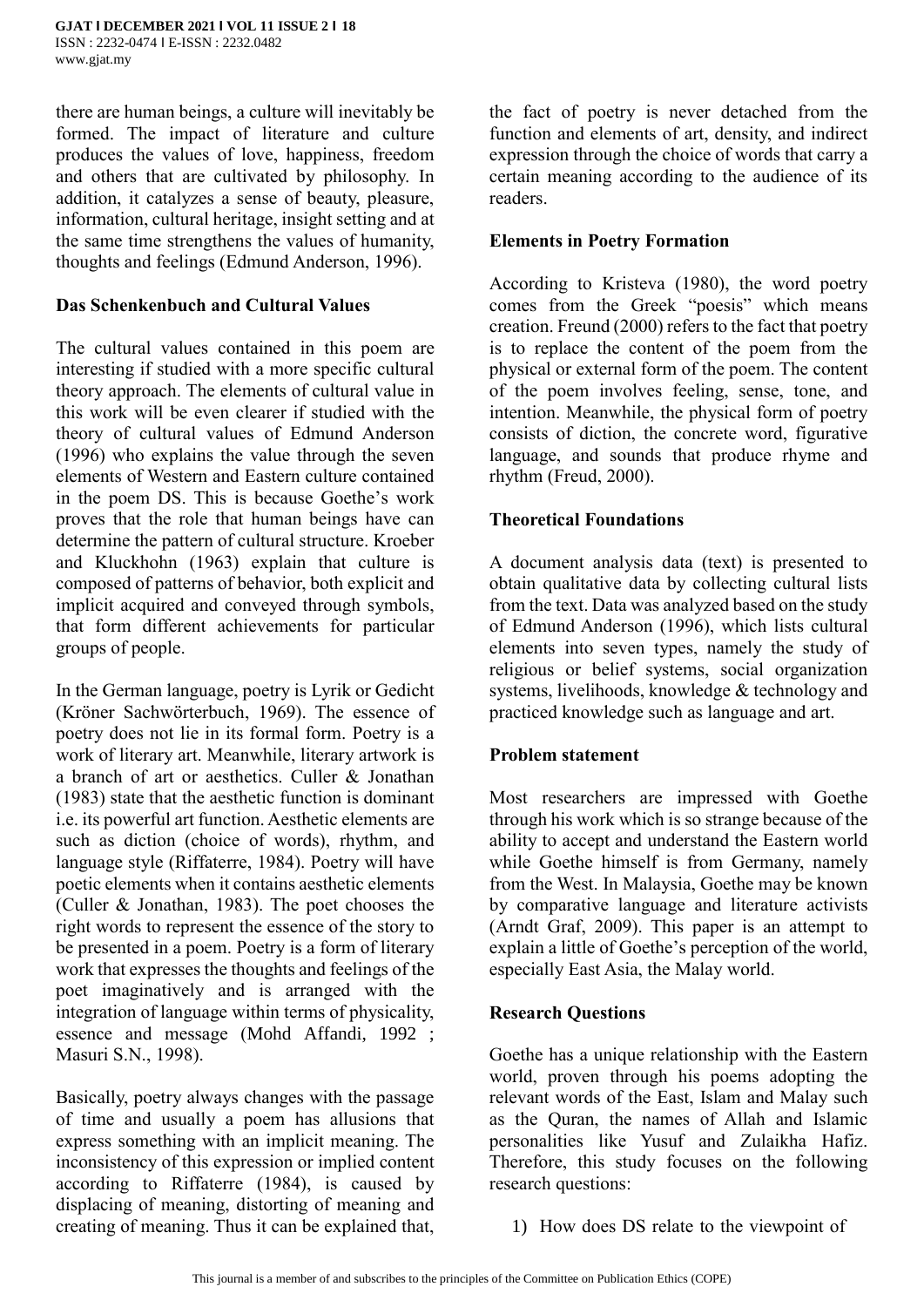the Eastern world culture, particularly the Malay World and Islam?

2) Is Goethe's writing in line with the theory of cultural values proposed by Edmund Anderson?

## **Research Objective**

In general, this study aims to list the cultural values in Goethe's poetry. Specifically, this study aims to list the following:

- 1) DS's relation to the viewpoint of the Eastern world culture, particularly the Malay World and Islam.
- 2) Whether Goethe's work is in line with the theory of cultural values proposed by Edmund Anderson.

#### **Research Significance**

This research aims to elevate the genre of poetry related to the Malay world from the perspective of the European, especially by the German writer. It is hoped that this study can illustrate the extent to which German writers give a positive view of the Malay world as a list of values proposed by Edmund Anderson (1996). It is hoped that this study will be able to increase the number of researchers on Goethe because there are still fewer researchers from Malaysia studying his work.

## **Research Limitation**

This study only examines Goethe's poem entitled DS (1814-1819). The focus of the study is on the culture and its relationship with the Malay world only because this poem has a style that is brief but mentions the East clearly.

#### **Methodology**

This research employs qualitative method, which is a research procedure that produces descriptive data in the form of written or oral words from certain people (authors or authors) and behaviors that can be observed. The approach of the study was text analysis. The data of this research is focused on cultural values for which data are obtained by reading, note taking and scoring techniques. Data validity was obtained through an appointed intrarater.

#### **Results and Discussion**

#### **1) Belief System and Religion**

This system is concerned with beliefs and concepts which man and God in the Malay world itself cannot be separated from these elements. Through poetry this element is evidenced in the following stanza;

*Wein ist ernstlich untersagt. Soll denn doch getrunken sein, Trinke nur vom besten Wein: Doppelt wärest du ein Ketzer In Verdammnis um den Krätzer. Solang man nüchtern ist, Gefällt das Schlechte;*

**Wine** is seriously prohibited. Despite intoxication, Drink only the best **wine**: You would be a heretic twice In damnation for the scabies. As long as you are sober Like the bad;

A type of fruit called grape is a fruit that can be fermented to become an intoxicating liquor. The result of fermenting the grapes will result in the drink becoming intoxicating and being in the stanza d "Wein" or grapes explains it is something of a negative nature. The Islamic belief that is adopted by most Malays (in Malaysia) explains that the fermented grape causes intoxication. The following is the English translation of verse 67, Surah An-Nahl:

*"And from the fruits of date-palms and grapes, you obtain (date and grape juice) and a goodly provision. Most surely there is a Verse in this for a people who use their intelligence."*

Goethe being in the Western world who professes Christianity. gives a picture of the wealth of insights he has, including ones based on Islam which is practiced by the people of the East. The reprimand by Goethe is found in the following stanza;

#### *Schenke*

*Herr, du hast genug getrunken; Nennen dich den wilden Zecher! Dichter*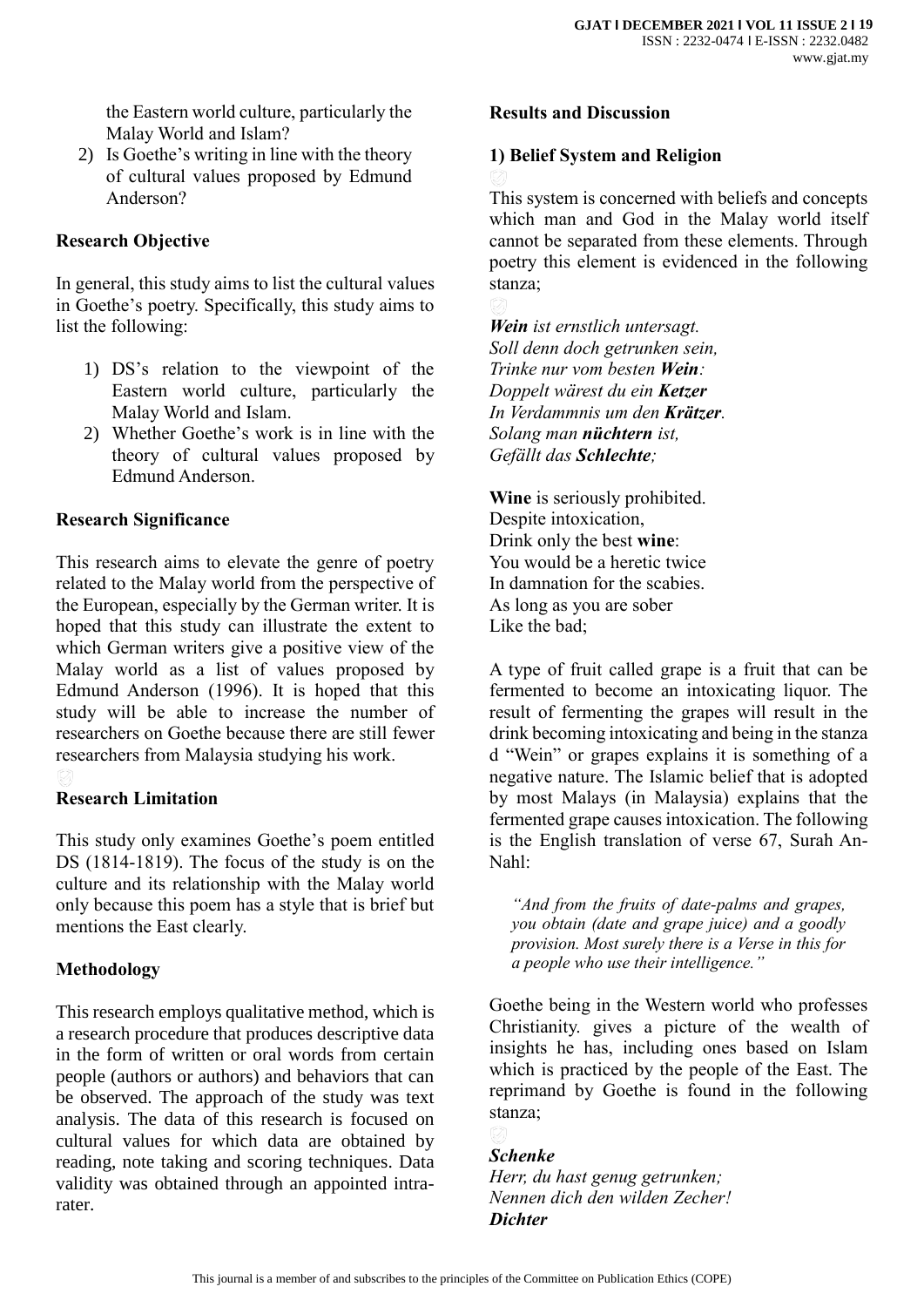*Sahst du je, daß ich gesunken? Schenke Mahomet verbietet's*

**Waiter** Sir, you're pretty drunk We call you a wild drinker! **The poet** Did you ever see that I had drowned? **Waiter**

Mahomet forbades that.

#### **2) Community Organization System**

Goethe also incorporated Islamic elements in his work and if observed, this poem seems to give a depiction of the free life of society in Europe. Yet if analyzed from the aspect of literature, in the following stanza, it shows that there is a time and a moment when man is stuck in a circle of error that always leads man towards destruction. Sometimes, people change and realize their mistakes and then make changes.

*Da wird nicht mehr nachgefragt! Wein ist ernstlich untersagt. Soll denn doch getrunken sein, Trinke nur vom besten Wein: Doppelt wärest du ein Ketzer In Verdammnis um den Krätzer. Solang man nüchtern ist, Gefällt das Schlechte; Wie man getrunken hat, Weiß man das Rechte; Nur ist das Übermaß Auch gleich zuhanden; Hafis, o lehre mich, Wie du's verstanden!*

There is no longer any demands! Wine is seriously prohibited. Should be drunk after all, Drink only the best wine: You would be a heretic in damnation for the scabies. As long as you are sober the longer like the bad; Like a drunkard, one knows what is right; That advantage is Also ready to hand; Hafis, teach me How you understood it!

Hafiz is one of the famous Islamic poets and his life is very simple but he emphasizes the teachings of Islam to practice manners and decency in his society. Hafiz inspired Goethe in the writing of poetry including this poem. This stanza explains that Goethe used Hafiz as a mediator about the teachings of Islam and the community of his followers and took inspiration in the writing of his work.

#### **3) Equipment Systems, Technology and Human**

The system of equipment, equipment and technology of human life, is a system that exists because humans are able to create things and something new. For example the processing of wine into wine. Examples are as follows;

*Sitz ich allein, Wo kann ich besser sein? Meinen Wein Trink ich allein, Niemand setzt mir Schranken, Ich hab so meine eignen Gedanken.*

I sit alone, Where can i be better My wine I drink alone, Nobody sets me any barriers I have my own thoughts.

#### **4) Livelihood System**

Goethe gives the reader a picture of the work of a society which does not run far from the East or the West. Both societies need to work to sustain life. The occupations of waiters and poets are no strangers in both cultures. Examples are as follows;

#### *Dichter*

*Schenke, komm! Noch einen Becher! Schenke Herr, du hast genug getrunken; Nennen dich den wilden Zecher! Dichter Sahst du je, daß ich gesunken? Schenke Mahomet verbietet's. Dichter Liebchen! Hört es niemand, will dir's sagen.*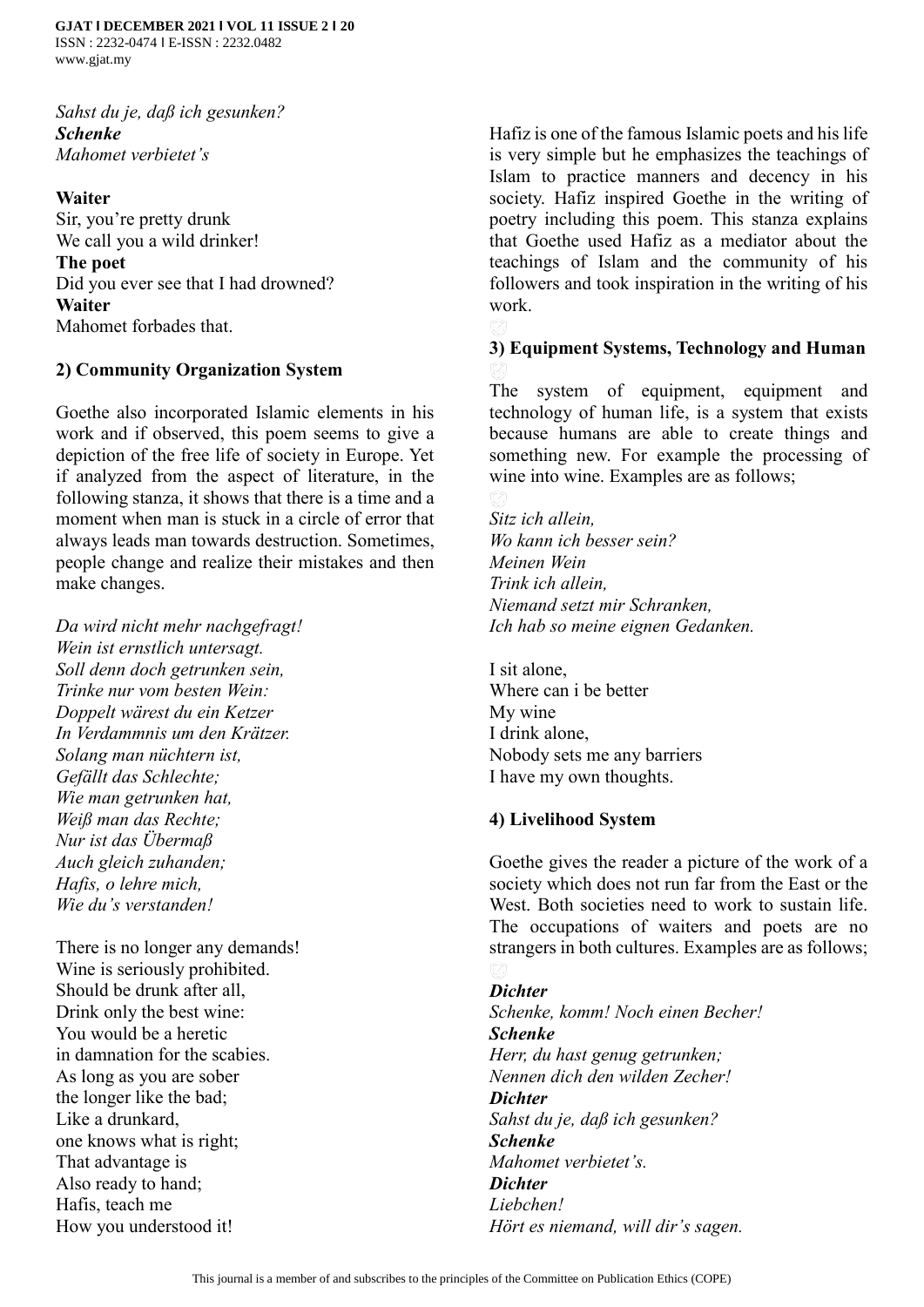## *Schenke*

*Wenn du einmal gerne redest, Brauch ich gar nicht viel zu fragen.*

#### **Poet**

Waiter, come! Another mug! **Waiter** Lord, you have drunk enough; Call yourself the wild reveler! **Poet** Did you ever see that I drown? **Waiter** Mahomet forbids it.

#### **Poet**

Sweetheart! Nobody wants to hear what is told to you. **Waiter** If you like to talk once I don't need to ask a lot.

## **5) Knowledge System & Technology and Knowledge**

The knowledge system is the knowledge of nature, the knowledge of the environment, the knowledge of the nature and behavior of fellow human beings, the knowledge of space and time. In this poem there is a system of knowledge related to the nature and behavior of fellow human beings namely in the following stanza;

*Trunken müssen wir alle sein! Jugend ist Trunkenheit ohne Wein; Trinkt sich das Alter wieder zu Jugend. So ist es wundervolle Tugend. Für Sorgen sorgt das liebe Leben, Und Sorgenbrecher sind die Rehen*

We all have to be drunk! Youth is drunkenness without wine; Old age drinks back to youth. So it is wonderful virtue. The dear life takes care of worries, And trouble-breakers comes from the vineyard.

It is found that DS portrays the knowledge and influence of Islam in Europe or the knowledge and influence of oriental culture in Europe through a literary perspective.

# **6) Art**

The entire poem is a beautiful work that highlights art and art appreciation. Both cultures, East or West, appreciate works of art with the verses of fine language. Easterners, in particular the Malay world, is rich in sugar coated words if you want to criticize things that break the tradition. This is because the Malays are collective in nature and are in the zone or high cultural dimensions (Hofstede, 1997).

# **7) Language**

Language is an arbitrary system of sound symbols, used by members of a society to collaborate, interact, and identify themselves. As for the value found in this poem related to language, that is the value of beauty in the style of language. Goethe wrote this poem in a beautiful language. The language is not just simple and unpretentious but meaningful with deep meaning. One example can be seen in the following stanza;

*Laß mich jetzt, geliebter Knabe, Mir will nicht die Welt gefallen, Nicht der Schein, der Duft der Rose, Nicht der Sang der Nachtigallen.*

Leave me now, dear boy, I don't want to like the world. Not the glow, the scent of the rose, Not the singing of the **nightingales.**

The interpretation of the stanza is so beautiful but loaded with meaning. Especially the stanza found in the last line which ends with the word Nachtigallen or nightingale. This is very distinctive of the Malay culture. These birds often appear at night in the Eastern Townships (Malay) and is said to be able to sing to her partner all night. From the West side, this bird is called Nightingales because it often sings at night and during the day. In addition to using the nightingale as a parable, Goethe also uses the word "Eule" or owls, which also is present in the Malay world environment.

## **Conclusion**

This poem is a unique poem that describes to the reader about Western culture, but it also brings along the eastern side and with a strong Islamic value that are intertwined with the Malay world. This shows that Goethe was so concerned about